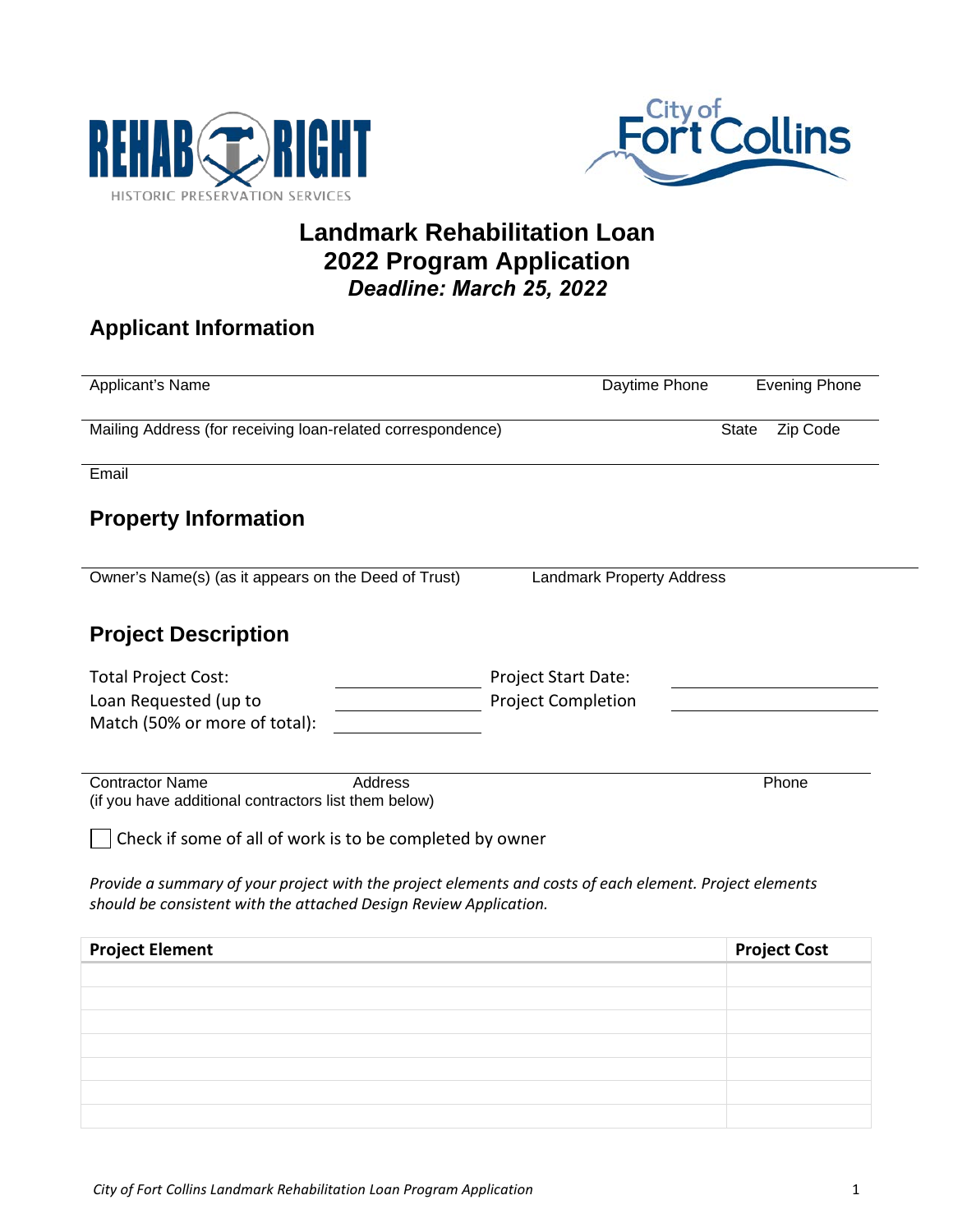## **Required Additional information**

The following items must be submitted with this completed application. Digital submittals preferred for photographs, and for other items where possible.

 $\Box$ **A completed Design Review Application** for the work being funded (and other work that may not be part of the loan request), including relevant photographs, building plans, and other supporting materials.

**At least one detailed, itemized construction bid for each feature of your project.** Bids must include product details for replacement materials, a basic description of the repair/installation methodology that will be used, and a breakdown of labor and materials costs.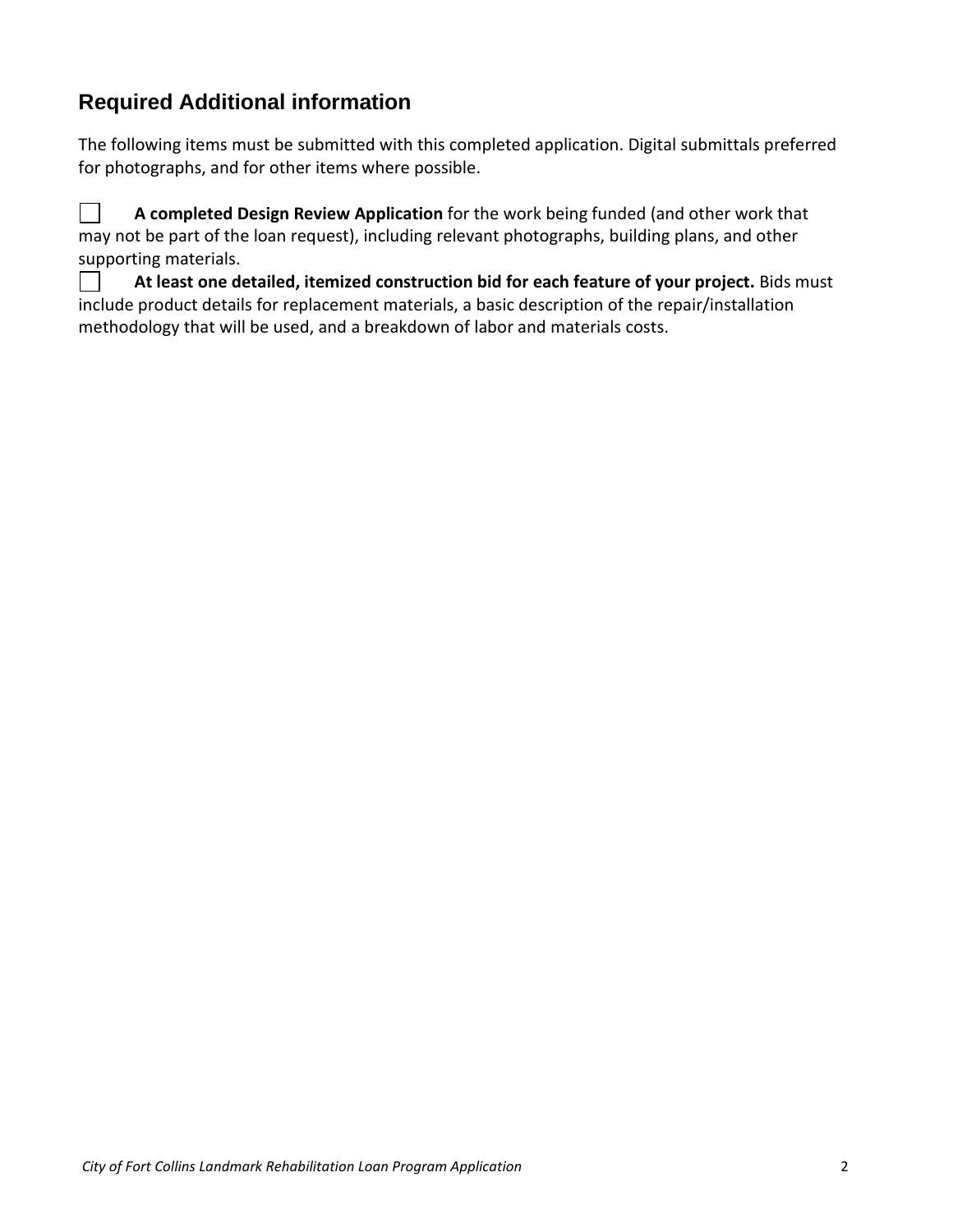### **Assurances**

The Owner and Applicant hereby agree and acknowledge that:

- A. Loan recipients agree to supply at least an equal match to the requested loan amount.
- B. Funds received as a result of this application will be expended solely on described projects and must be completed within established timelines and without making unapproved changes to the scope of work or the contractors associated with the loan application.
- C. The subject structure must have local landmark designation or be a contributing structure in a local landmark district.
- D. Loan funds may be spent only for exterior rehabilitation of the structure.
- E. Matching funds may be spent for exterior rehabilitation/stabilization of the property, interior structural work, and/or the rehabilitation of electrical, heating or plumbing systems, including fire sprinkler systems in commercial buildings.
- F. Neither loan monies nor matching funds may be spent for the installation of or rehabilitation of signage, interior rehabilitation or decorations, building additions, or the addition of architectural or decorative elements which were not part of the original historic structure.
- G. All work must comply with the standards and/or guidelines of the City and the United States Secretary of the Interior for the preservation, reconstruction, restoration or rehabilitation of historic resources.
- H. Loan recipients must submit project for design review by the Landmark Preservation Commission and receive approval for loan funding before construction work is started.
- I. All work approved for loan funding must be completed even if partially funded through the Landmark Rehabilitation Loan Program.
- J. Loan recipients will receive disbursement of loan funds after all work has been completed and approved, receipts documenting the costs of the work have been submitted to the City, and physical inspection has been completed by the City.
- K. Loan recipients agree to place a sign, provided by the City, on the property stating that the rehabilitation of the property was funded in part by the City's Landmark Rehabilitation Loan Program for the duration of the rehabilitation work.
- L. The award and disbursement of this loan shall be governed by the provisions of the ordinance of the Council of the City of Fort Collins establishing the Landmark Rehabilitation Loan Program as an ongoing project of the City.
- M. The owner agrees to maintain the property after rehabilitation work has been completed.
- N. Loans are provided at zero percent interest. Upon successful completion and inspection of the project, loan recipients will be required to sign a Promissory Note and Deed of Trust to secure loan funds. Repayment will be required upon sale or transfer of the property, except for public and non-profit projects which are required to repay the loan within 5 years.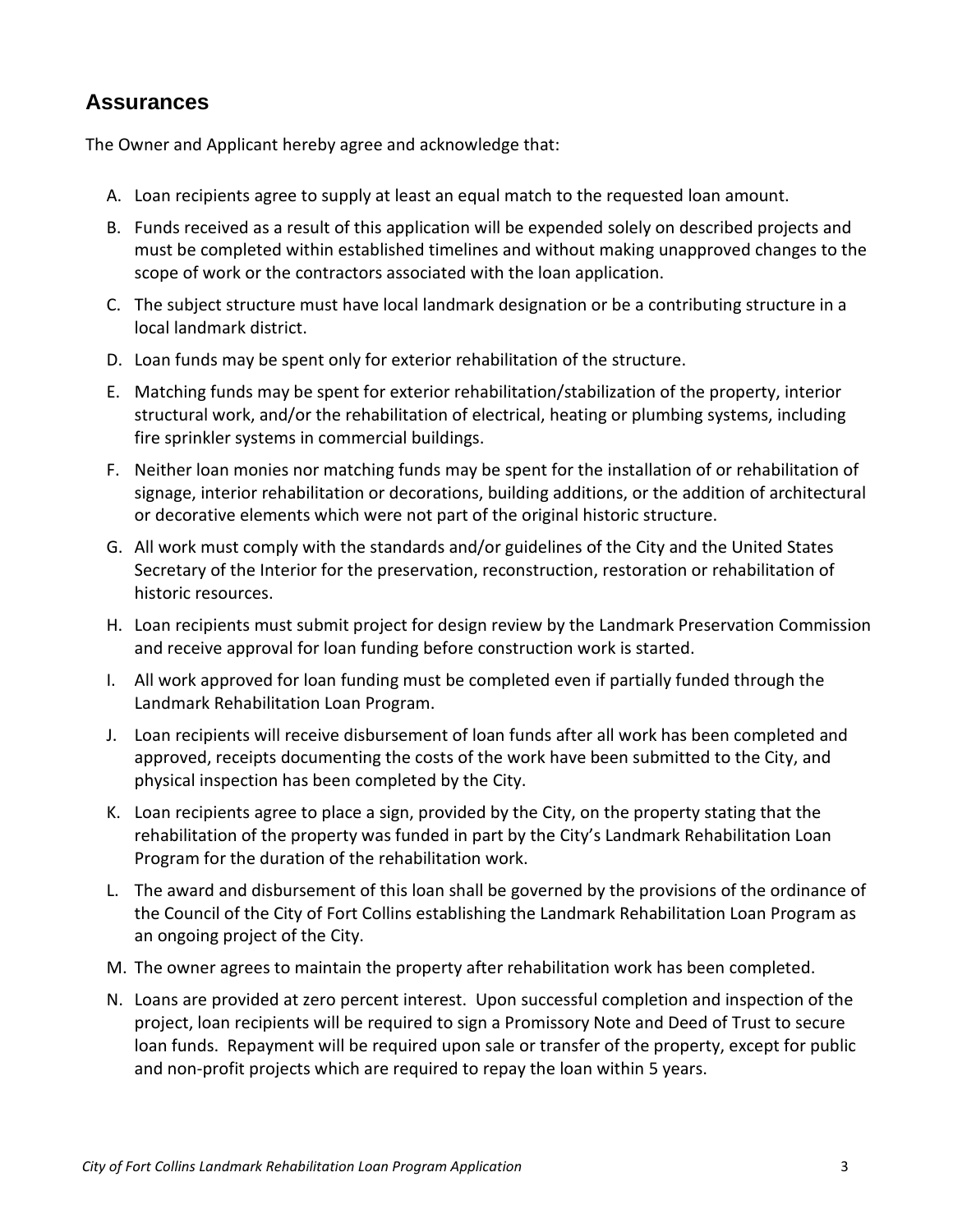O. Loans may be subordinated in second position below the property's mortgage. Subordination below second position will require the owner to demonstrate that the equity in the property exceeds its debt.

Signature of Applicant (if different than owner) Date

Signature of Legal Owner Date